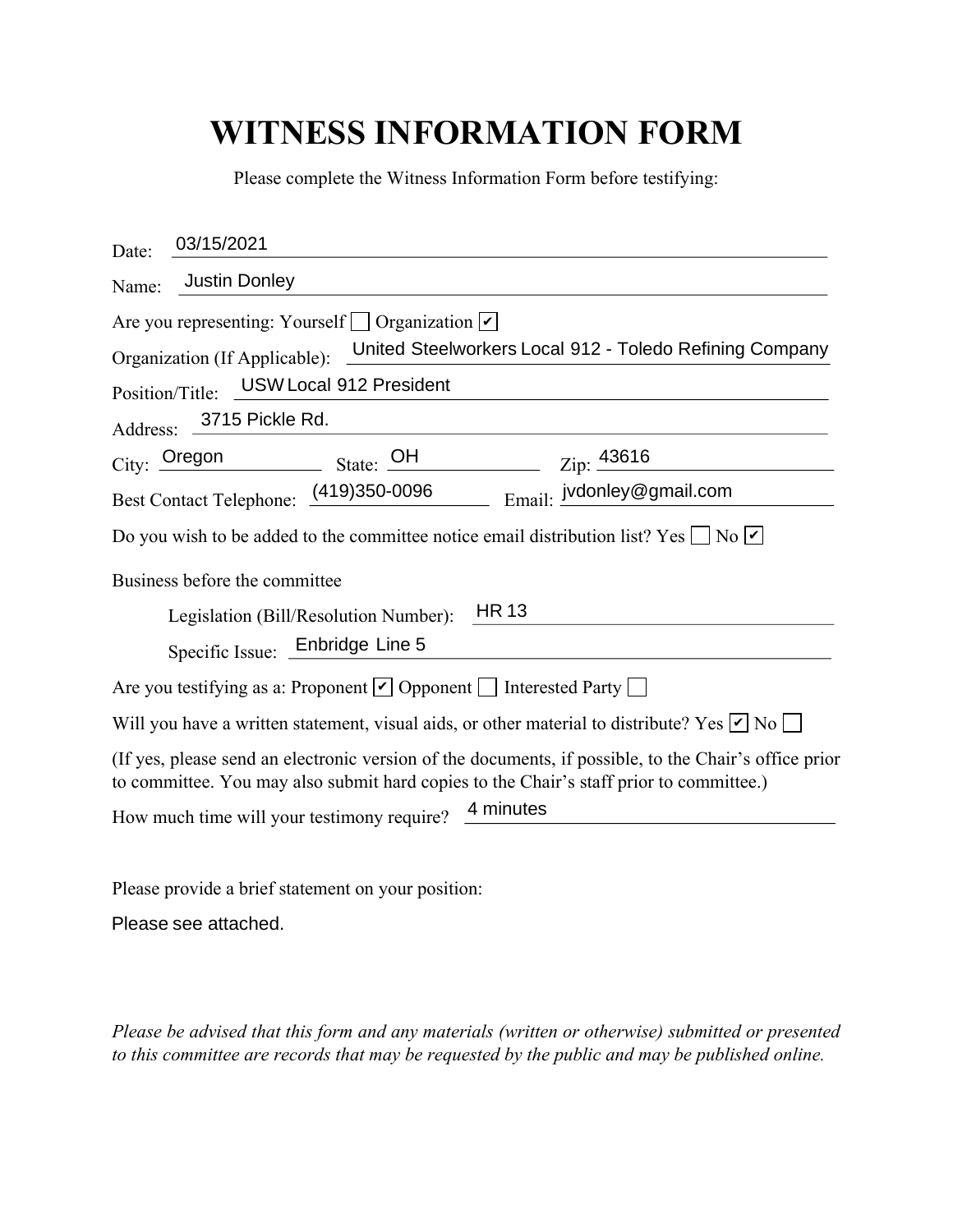

## **UNITY AND STRENGTH FOR WORKERS =**

House Transportation and Public Safety Committee House Resolution 13 Testimony of Justin Donley March 16, 2021

Good morning Chairman Baldridge, Vice Chair McClain, and Ranking Member Sheehy and thank you for giving me the opportunity to testify on the importance of House Bill 13. My name is Justin Donley. I live in Oregon, Ohio and have worked at the Toledo Refining Company for nearly 18 years. I am also the current President of the United Steelworkers Local 912 representing the nearly 350 hourly workers who safely operate and maintain the Toledo Refining Company for PBF Energy.

House Bill 13 supports the Great Lakes Tunnel Project to replace Enbridge's Line 5 pipeline and the continued operation of the current line while the project is completed. Enbridge Line 5 is a hydrocarbon pipeline that crosses the Straits of Mackinac that transports petroleum and liquid gas products from Wisconsin and Canada. The Toledo Refining Company, which resides in both Oregon and Toledo, Ohio, receives the bulk of its raw material supply through Line 5. Without Line 5 the Toledo Refining Company's future is at risk, along with all of its family and community sustaining jobs.

Currently there are no feasible and prudent alternatives of supply that would sustain operation of the PBF Toledo Refinery. Our refinery processes the equivalent of close to 1000 tanker trucks daily and the equivalent of 2000 trucks full of product move daily, one way through Line 5. The street system where the refinery is located is not capable of handling the traffic increase it would take to move that amount of product, even if it were, the refinery doesn't have the infrastructure to move that amount of material by truck. Put simply, a pre-mature shutdown of Line 5 means a shut down of my refinery and further economic collapse of the Northern Ohio/Southern Michigan economy, while forcing more petroleum products onto Ohio and Michigan Roadways.

United Steel, Paper and Forestry, Rubber, Manufacturing, Energy, Allied Industrial and Service Workers International Union